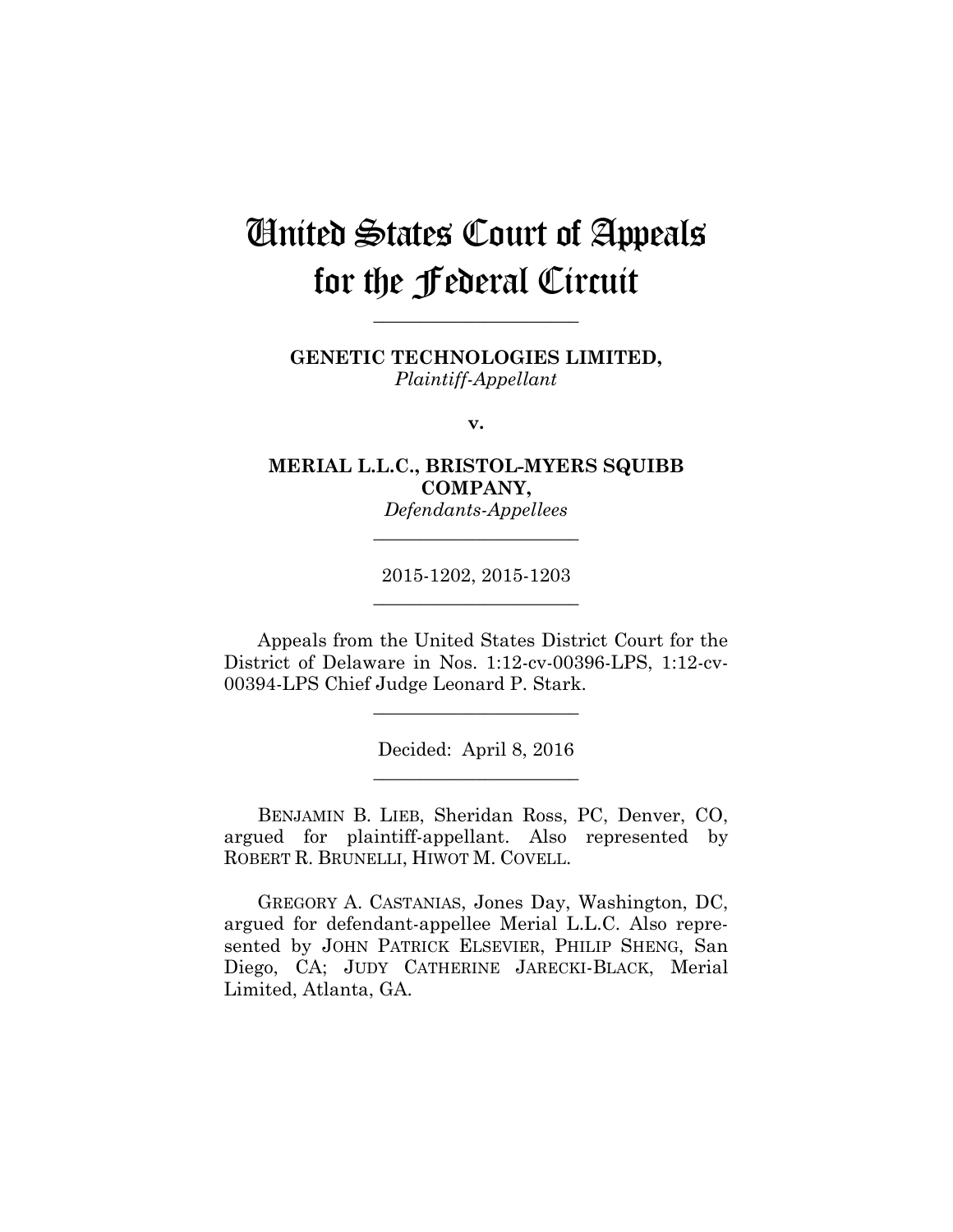AMY K. WIGMORE, Wilmer Cutler Pickering Hale and Dorr LLP, Washington, DC, argued for defendantappellee Bristol-Myers Squibb Company. Also represented by THOMAS SAUNDERS, TRACEY COTE ALLEN; WILLIAM F. LEE, ALLISON TRZOP, Boston, MA.

## Before PROST, *Chief Judge,* DYK, and TARANTO, *Circuit Judges.*

**\_\_\_\_\_\_\_\_\_\_\_\_\_\_\_\_\_\_\_\_\_\_** 

## DYK, *Circuit Judge.*

Genetic Technologies Limited ("GTG") brought suit against Merial L.L.C. ("Merial") and Bristol-Myers Squibb ("BMS") (together, "appellees"). GTG alleged that appellees had infringed U.S. Patent No. 5,612,179 ("the '179 patent"), which relates to methods of detecting genetic variations. The district court granted appellees' motions to dismiss for failure to state a claim and entered final judgment that claims 1–25 and 33–36 of the '179 patent are ineligible for patenting under 35 U.S.C. § 101. For purposes of this appeal, the parties have stipulated that claim 1 is representative of all of the invalidated claims. Because we agree that claim 1 is directed to unpatentable subject matter, we affirm.

#### **BACKGROUND**

The '179 patent claims methods of analyzing sequences of genomic deoxyribonucleic acid ("DNA"). Genetic information is encoded in DNA, which carries instructions for the development and function of all life. DNA sequences spell out instructions for synthesis of shorter sequences of ribonucleic acid ("RNA"), which in turn provide templates for synthesis of proteins. An individual's complete set of DNA is known as his genome, and a particular sequence of DNA within the genome that codes for a given protein (or functional RNA molecule) is referred to as a gene. Genes are the individual units defin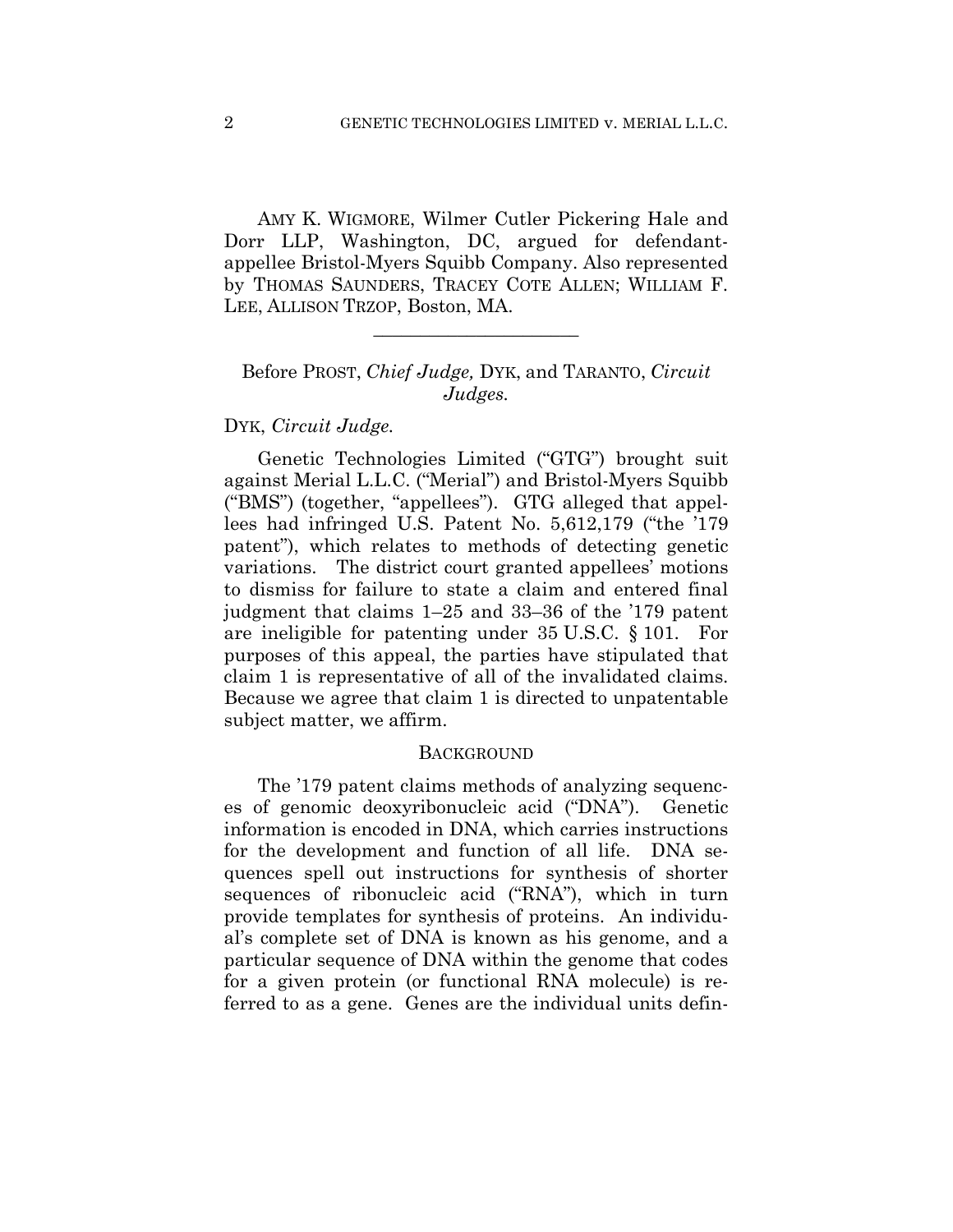ing heredity, and a person's overall collection of genes is known as his genotype. The site on a chromosome occupied by a particular gene is the genetic locus. Genes typically contain both coding regions, called exons, and non-coding regions, called introns. Exons are regions of the DNA sequence of the gene that are expressed, i.e., ultimately "decoded" and translated into the protein sequence. Introns are regions that are not expressed; these regions do not code for protein.

Each individual has his own unique genotype, inherited from his two parents. Variation of the precise genetic sequence within a particular gene among different people is known as genetic polymorphism, and the various alternative forms (mutations) of the gene are referred to as individual alleles. Detection of specific alleles can be useful for a variety of purposes, including diagnosis and treatment of genetic disorders and diseases correlated with those alleles, e.g., sickle-cell anemia, hemophilia, and cystic fibrosis.

In the 1980s, Dr. Malcolm J. Simons, the named inventor of the '179 patent, working with GTG,<sup>1</sup> discovered an interesting feature of genomic DNA. Dr. Simons discovered that certain DNA sequences in coding regions (exons) of certain genes are correlated with non-coding regions (introns) within the same gene, non-coding regions in different genes, or non-coding regions of the genome that are not part of any gene. Non-coding DNA regions between genes are referred to by the '179 patent as "intergenic spacing sequences" and have been referred to colloquially as "junk DNA," because, at least historical-

1

<sup>1</sup> Dr. Simons's work was done for a predecessor company, GeneType, AG. For simplicity we refer to both GTG and GeneType as "GTG."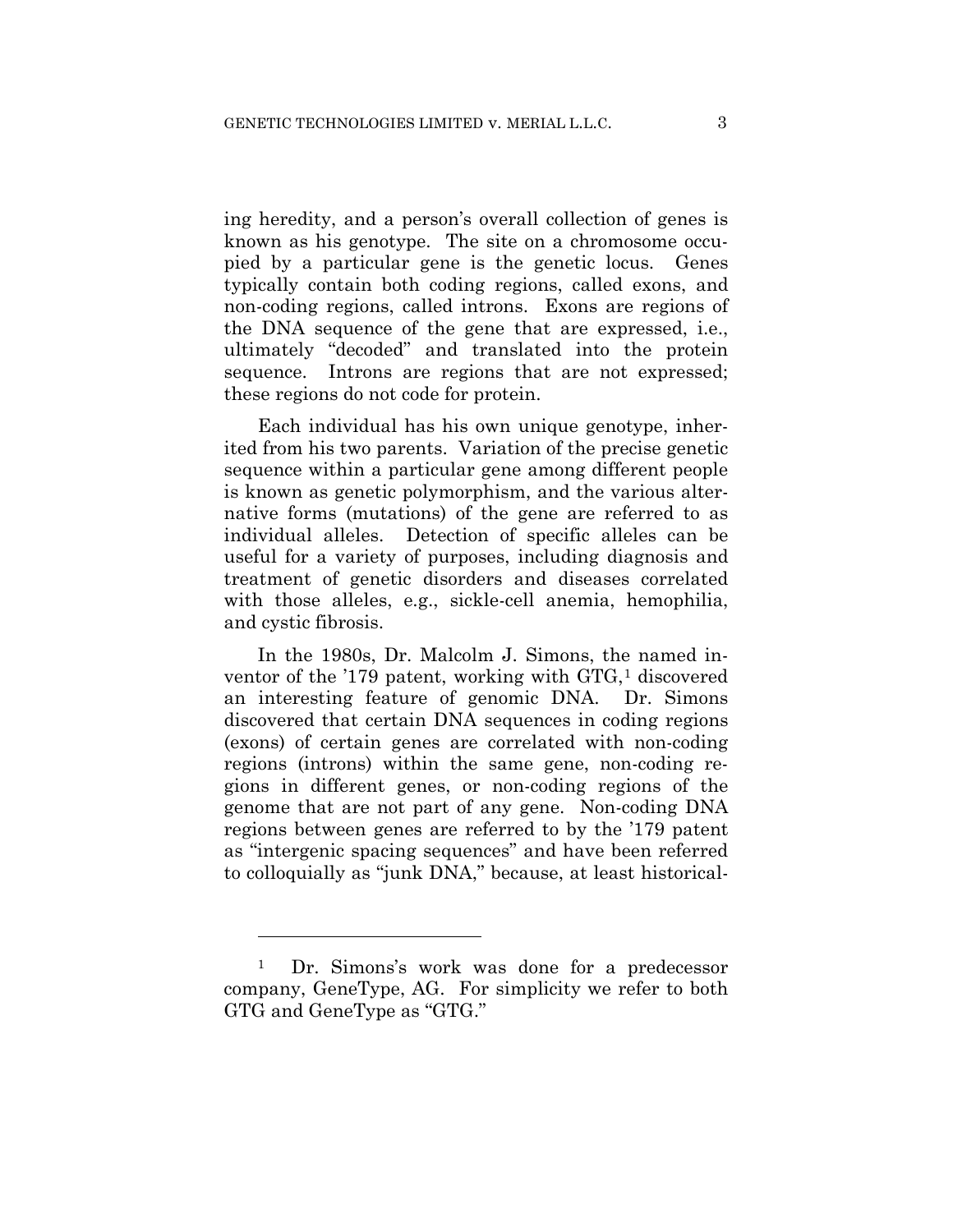ly, they appeared to serve no function. '179 patent col. 5 ll. 42–46.

Dr. Simons found that the correlated coding and noncoding regions tend to be inherited together, with only rare shuffling. In other words, the regions are in "linkage disequilibrium," meaning that the coding and non-coding regions appear "linked" together in individuals' genomes more often than probability would dictate. '179 patent col. 5 ll. 20–32; *see also, e.g.*, *Henderson's Dictionary of Biology* 366 (14th ed. 2008) ("[L]inkage disequilibrium [is a] condition in which certain alleles at two linked loci are non-randomly associated with each other."). The correlated coding and non-coding regions may be linked even though the two sequences are located far apart from one another on the chromosome.

Dr. Simons concluded that alleles of a particular gene may be detected, using well-established laboratory techniques, not by looking for the coding region of the gene itself but instead by amplifying and analyzing non-coding regions known to be linked to the coding region. Between 1989 and 1992, Dr. Simons and GTG filed several patent applications related to the discovery. One of these applications ultimately became the '179 patent. Claim 1 of the '179 patent recites:

1. A method for detection of at least one coding region allele of a multi-allelic genetic locus comprising:

a) amplifying genomic DNA with a primer pair that spans a non-coding region sequence, said primer pair defining a DNA sequence which is in genetic linkage with said genetic locus and contains a sufficient number of non-coding region sequence nucleotides to produce an amplified DNA sequence characteristic of said allele; and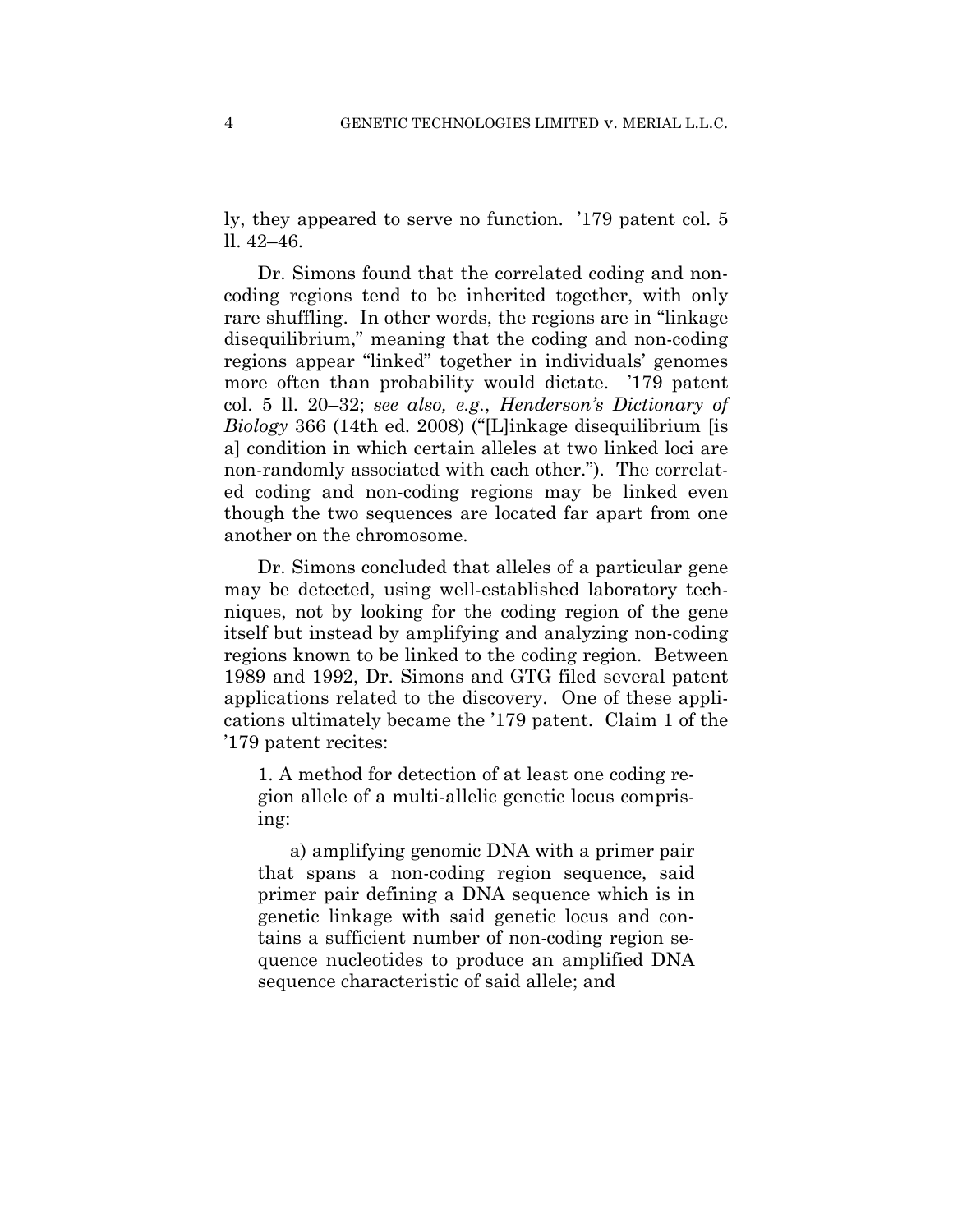## b) analyzing the amplified DNA sequence to detect the allele.

'179 patent col. 59 ll. 57–67. Claim 1 is thus broad in scope; it encompasses methods of detecting a coding region allele by amplifying and analyzing any linked noncoding region, which could be found within the same gene as the coding region, within a different gene, or within an intergenic region.

According to GTG, the methods of the '179 patent have various advantages over prior art methods involving direct analysis of a coding region. For example, GTG stated that "analysis of relatively short regions of noncoding sequences, of a size which can be amplified, can provide more information than prior art analyses such as cDNA RFLP analyses which involve the use of significantly larger DNA sequences . . . ." '179 Patent Prosecution History, Applicant's Amendment and Remarks of Jan. 14, 1993, at 6.

In 2011, GTG sued several pharmaceutical and biotechnology companies, including Merial and BMS, in the United States District Court for the District of Colorado for infringement of the '179 patent. GTG's claims against Merial and BMS were severed and transferred to the District of Delaware. GTG alleged infringement of at least one claim of the '179 patent and, in BMS's case, infringement of a second patent not at issue in this appeal. Merial and BMS subsequently moved to dismiss under Federal Rule of Civil Procedure 12(b)(6) ("Rule 12(b)(6)") for failure to state a claim, arguing that the claims of GTG's patents covered ineligible subject matter under 35 U.S.C. § 101.

After briefing and oral argument, the district court granted defendants' motions, holding that claim 1 of the '179 patent is invalid for claiming a law of nature, which is patent-ineligible subject matter. "A claim is unpatent-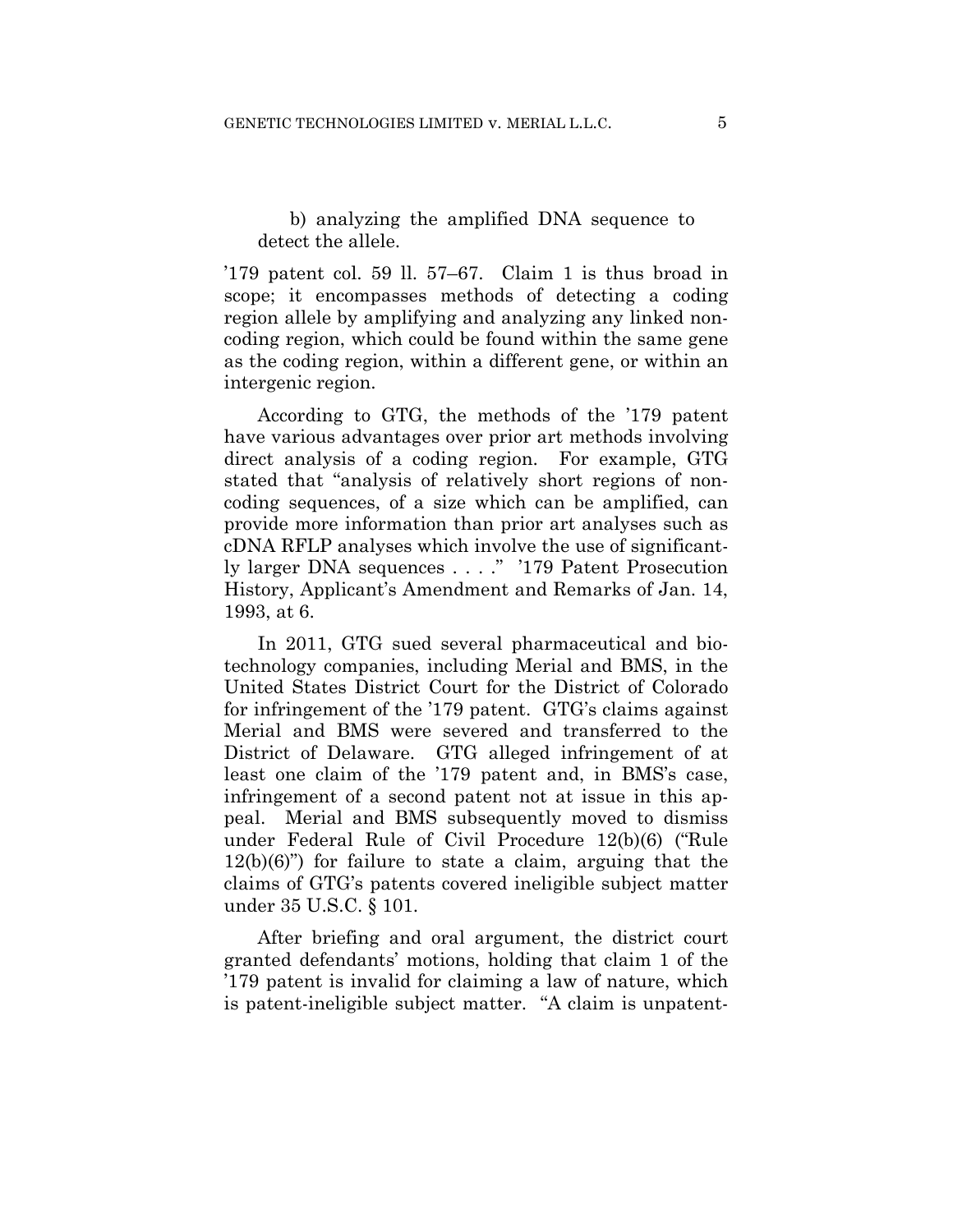able if it merely informs a relevant audience about certain laws of nature, even newly-discovered ones, and any additional steps collectively consist only of wellunderstood, routine, conventional activity already engaged in by the scientific community. The claim involved here, claim 1 of the '179 patent, does just that and no more." *Genetic Techs. Ltd. v. Bristol-Myers Squibb Co.*, 72 F. Supp. 3d 521, 527 (D. Del. 2014) (citing *Mayo Collaborative Servs. v. Prometheus Labs., Inc.*, 132 S. Ct. 1289, 1298 (2012)). The district court did not evaluate the validity of other claims of the '179 patent under § 101, noting that GTG had not specified which of those claims it was asserting against Merial and BMS.

GTG, Merial, and BMS subsequently stipulated that, for purposes of appeal, claim 1 is representative of claims 2–25 and 33–36 of the '179 patent with respect to eligibility under § 101. GTG also covenanted not to assert the remaining claims, 26–32, of the '179 patent. Upon the parties' request, the district court dismissed GTG's infringement claims against Merial and BMS and entered judgment that claims 1–25 and 33–36 of the '179 patent are invalid for claiming unpatentable subject matter. GTG appeals. We have jurisdiction under 28 U.S.C.  $§ 1295(a)(1).$ 

#### **DISCUSSION**

I

We review de novo the dismissal for failure to state a claim under Rule 12(b)(6). *Content Extraction & Transmission LLC v. Wells Fargo Bank, Nat'l Ass'n*, 776 F.3d 1343, 1346 (Fed. Cir. 2014); *Sands v. McCormick*, 502 F.3d 263, 267 (3d Cir. 2007). Patent eligibility under 35 U.S.C. § 101 is a question of law that we review de novo. *OIP Techs., Inc. v. Amazon.com, Inc.*, 788 F.3d 1359, 1362 (Fed. Cir. 2015); *Content Extraction*, 776 F.3d at 1346.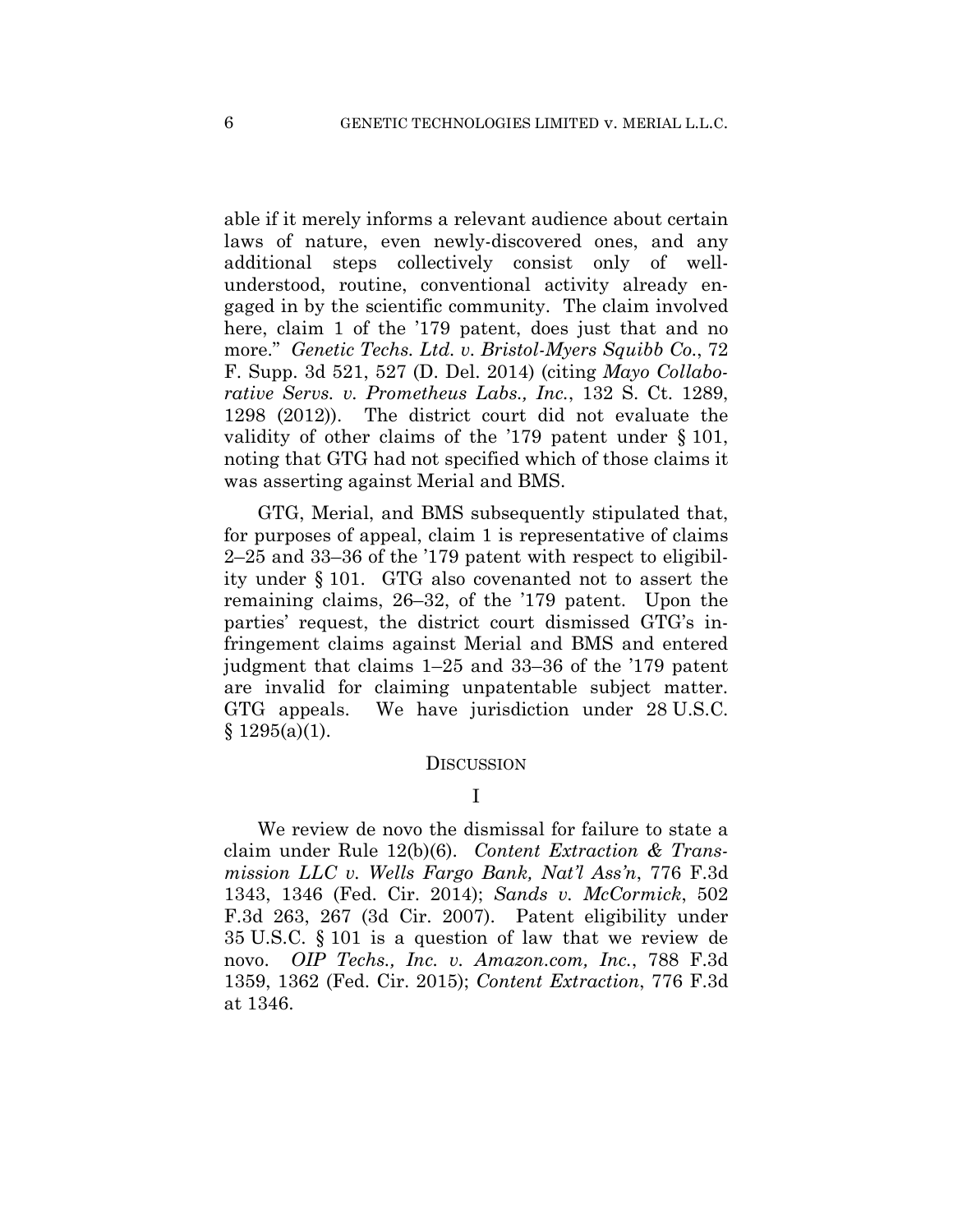We have repeatedly recognized that in many cases it is possible and proper to determine patent eligibility under 35 U.S.C. § 101 on a Rule 12(b)(6) motion. *See, e.g.*, *OIP Techs.*, 788 F.3d at 1362; *Content Extraction*, 776 F.3d at 1351; *buySAFE, Inc. v. Google, Inc.*, 765 F.3d 1350, 1355 (Fed. Cir. 2014). In many cases, too, evaluation of a patent claim's subject matter eligibility under § 101 can proceed even before a formal claim construction. "[C]laim construction is not an inviolable prerequisite to a validity determination under § 101." *Bancorp Servs., L.L.C. v. Sun Life Assurance Co. of Canada (U.S.)*, 687 F.3d 1266, 1273 (Fed. Cir. 2012); *see also Content Extraction*, 776 F.3d at 1349. Here, there is no claim construction dispute relevant to the eligibility issue.

#### II

Section 101 establishes that "any new and useful process, machine, manufacture, or composition of matter, or any new and useful improvement thereof" may be eligible for a patent, subject to the conditions and requirements of the Patent Act. 35 U.S.C. § 101. But the Supreme Court has "long held that this provision contains an important implicit exception: Laws of nature, natural phenomena, and abstract ideas are not patentable." *Ass'n for Molecular Pathology v. Myriad Genetics, Inc.*, 133 S. Ct. 2107, 2116 (2013) (quoting *Mayo*, 132 S. Ct. at 1293). "Phenomena of nature, though just discovered, mental processes, and abstract intellectual concepts are not patentable, as they are the basic tools of scientific and technological work." *Gottschalk v. Benson*, 409 U.S. 63, 67 (1972). "Groundbreaking, innovative, or even brilliant discovery does not by itself satisfy the § 101 inquiry." *Myriad*, 133 S. Ct. at 2117.

In the past several years, most notably in its *Mayo* and *Alice* decisions, the Supreme Court has articulated a now well-established two-step test for patent eligibility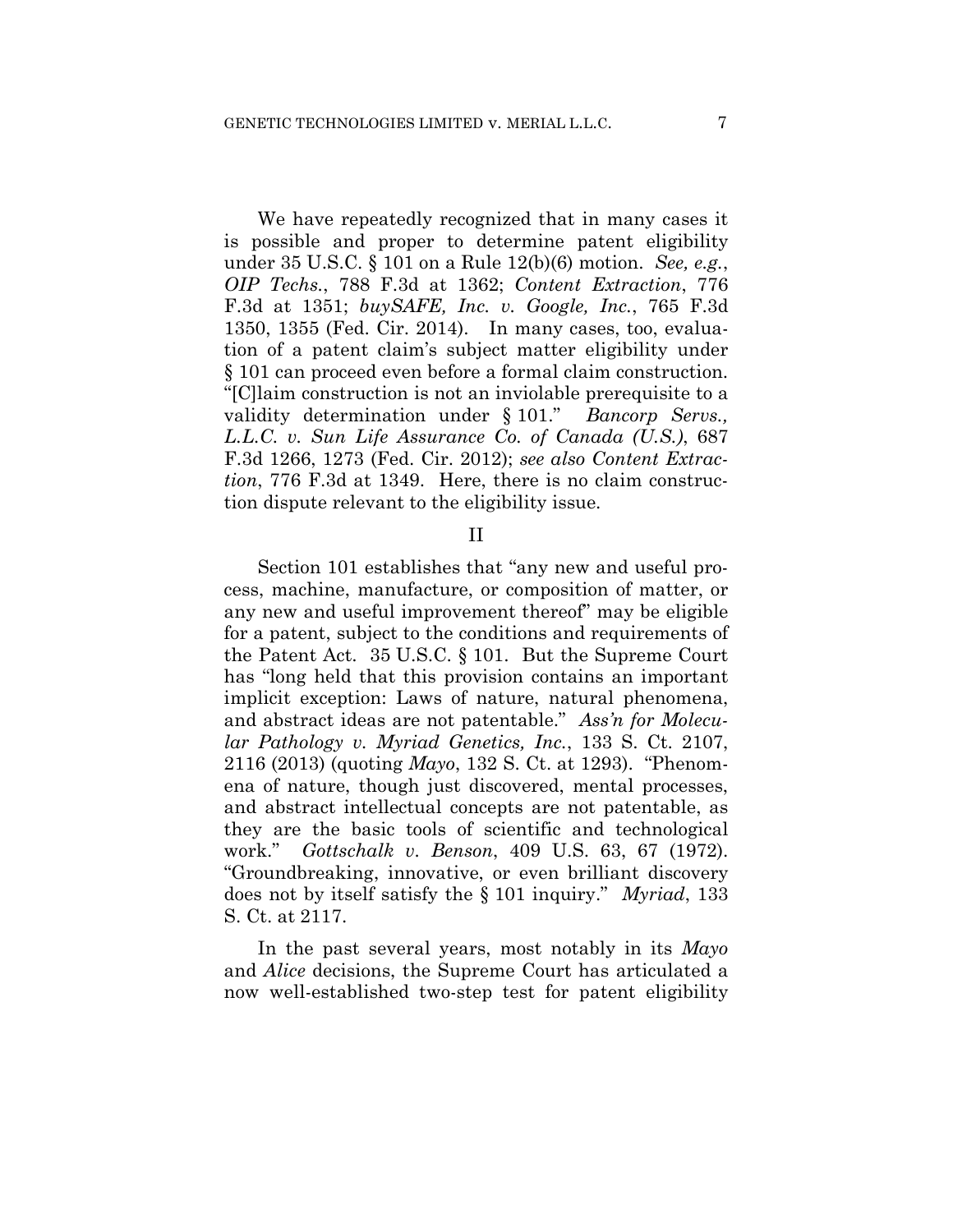under § 101. The test "distinguish[es] patents that claim laws of nature, natural phenomena, and abstract ideas from those that claim patent-eligible applications of those concepts." *Alice Corp. Pty. Ltd. v. CLS Bank Int'l*, 134 S. Ct. 2347, 2355 (2014) (citing *Mayo*, 132 S. Ct. at 1296–97). As set forth in *Alice*:

First, we determine whether the claims at issue are directed to one of those patent-ineligible concepts. If so, we then ask, what else is there in the claims before us? . . . We have described step two of this analysis as a search for an inventive concept—i.e., an element or combination of elements that is sufficient to ensure that the patent in practice amounts to significantly more than a patent upon the ineligible concept itself.

*Id.* (alterations, citations, and quotation marks omitted).

As noted above, claim 1 of the '179 patent is the only claim before us. We begin at step one of the *Mayo*/*Alice* test and ask first whether claim 1 is directed to a patentineligible concept—e.g., a law of nature, natural phenomenon, or abstract idea. *Alice*, 134 S. Ct. at 2355. We find that it is. Claim 1 is directed to the relationship between non-coding and coding sequences in linkage disequilibrium and the tendency of such non-coding DNA sequences to be representative of the linked coding sequences—a law of nature.

Claim 1 recites a method of detecting an allele of interest at a multi-allelic locus (i.e., a location on the chromosome where multiple variations of a particular gene are known) by amplifying a sequence of non-coding region DNA known to be linked with the allele and then analyzing the non-coding region to detect the allele. In somewhat plainer terms, claim 1 covers a method of detecting a coding region of a person's genome by amplifying and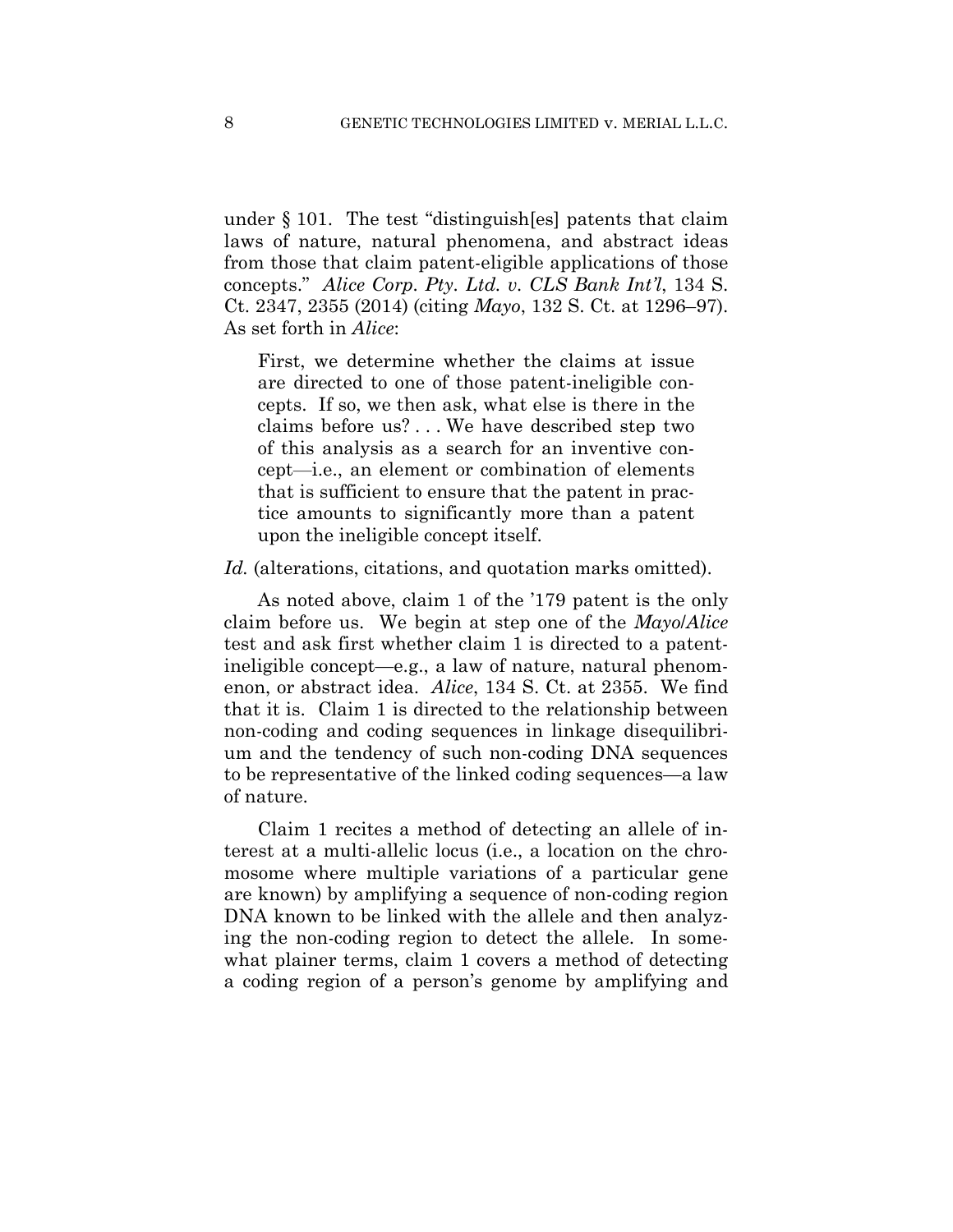analyzing a linked non-coding region of that person's genome.

Claim 1 covers any comparison, for any purpose, of any non-coding region sequence known to be linked with a coding region allele at a multi-allelic locus. The '179 patent states that "[t]he method can be used to detect alleles of genetic loci for any eukaryotic organism," '179 patent col. 4 ll. 12–13, and "is generally applicable to detection of any type of genetic trait," *id.* at col. 46 ll. 8–9. The '179 patent does not limit its scope to methods of detecting any particular alleles linked to any particular non-coding sequences, although the specification does provide some examples of linked alleles known to be diagnostic of inherited diseases such as cystic fibrosis and muscular dystrophy. *See generally*, '179 patent col. 43 l. 43–col. 46 l. 6. Claim 1 broadly covers essentially all applications, via standard experimental techniques, of the law of linkage disequilibrium to the problem of detecting coding sequences of DNA.

The product of the method of claim 1 is information about a patient's natural genetic makeup—at least one coding region allele. The claim relies on the existence of linkage disequilibrium between the non-coding and coding regions—i.e., the tendency of these regions to be linked. Linkage disequilibrium is indisputably a universal, inherent feature of human DNA, and the '179 patent itself notes that the claims are based on this fact. "The present invention is based on the discovery that amplification of intron sequences that exhibit linkage disequilibrium with adjacent and remote loci can be used to detect alleles of those loci." '179 patent col. 4 ll. 28–31.

Claim 1 of the '179 patent is in this respect quite similar to the claims invalidated in *Mayo* itself. In *Mayo*, the Supreme Court considered method claims that likewise required analysis of a biological sample (the blood of a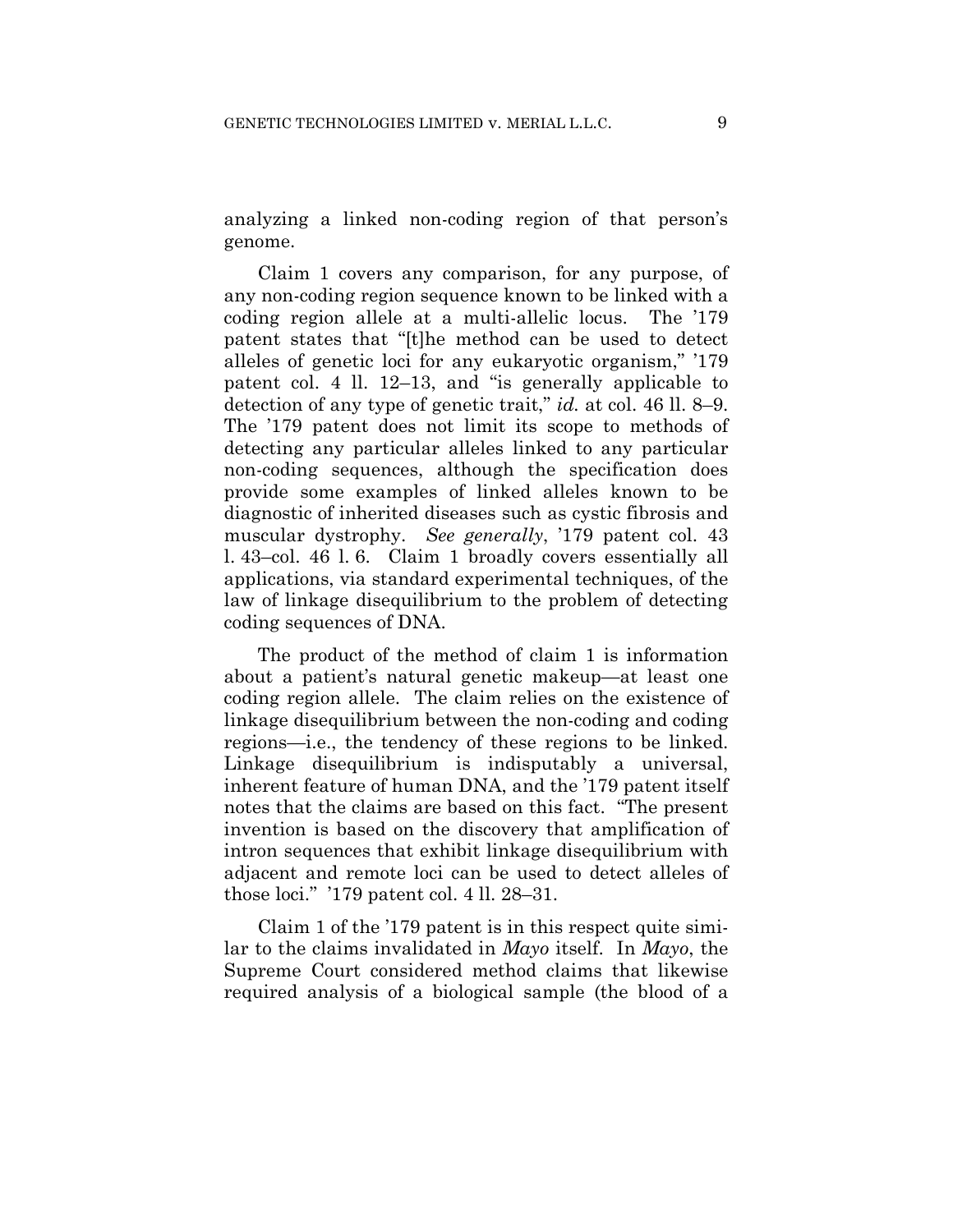patient being treated with a thiopurine drug) and in which the focus of the claimed advance over the prior art was allegedly newly discovered information about human biology: the likelihood that a patient could suffer toxic side effects from particular doses of the drug. *Mayo*, 132 S. Ct. at 1296–97. "Claim 1, for example, states that *if* the levels of 6-TG in the blood (of a patient who has taken a dose of a thiopurine drug) exceed about 400 pmol per 8 x 108 red blood cells, *then* the administered dose is likely to produce toxic side effects." *Id.* The Court concluded that the claims were necessarily directed to an underlying law of nature or natural phenomenon, even if implementation of the method involves substantial human labor and ingenuity:

While it takes a human action (the administration of a thiopurine drug) to trigger a manifestation of this relation in a particular person, the relation itself exists in principle apart from any human action. The relation is a consequence of the ways in which thiopurine compounds are metabolized by the body—entirely natural processes. And so a patent that simply describes that relation sets forth a natural law.

*Id.* at 1297. We agree with the district court that "just as the relationship at issue in *Mayo* was entirely a consequence of the body's natural processes for metabolizing thiopurine, so too is the correlation here (between variations in the non-coding regions and allele presence in the coding regions) a consequence of the naturally occurring linkages in the DNA sequence." *Genetic Techs.*, 72 F. Supp. 3d at 530.

In our court's recent *Ariosa v. Sequenom* decision, we considered genetic testing method claims remarkably similar to the claim here and found, at step one of the *Mayo*/*Alice* test, that they too were directed to unpatenta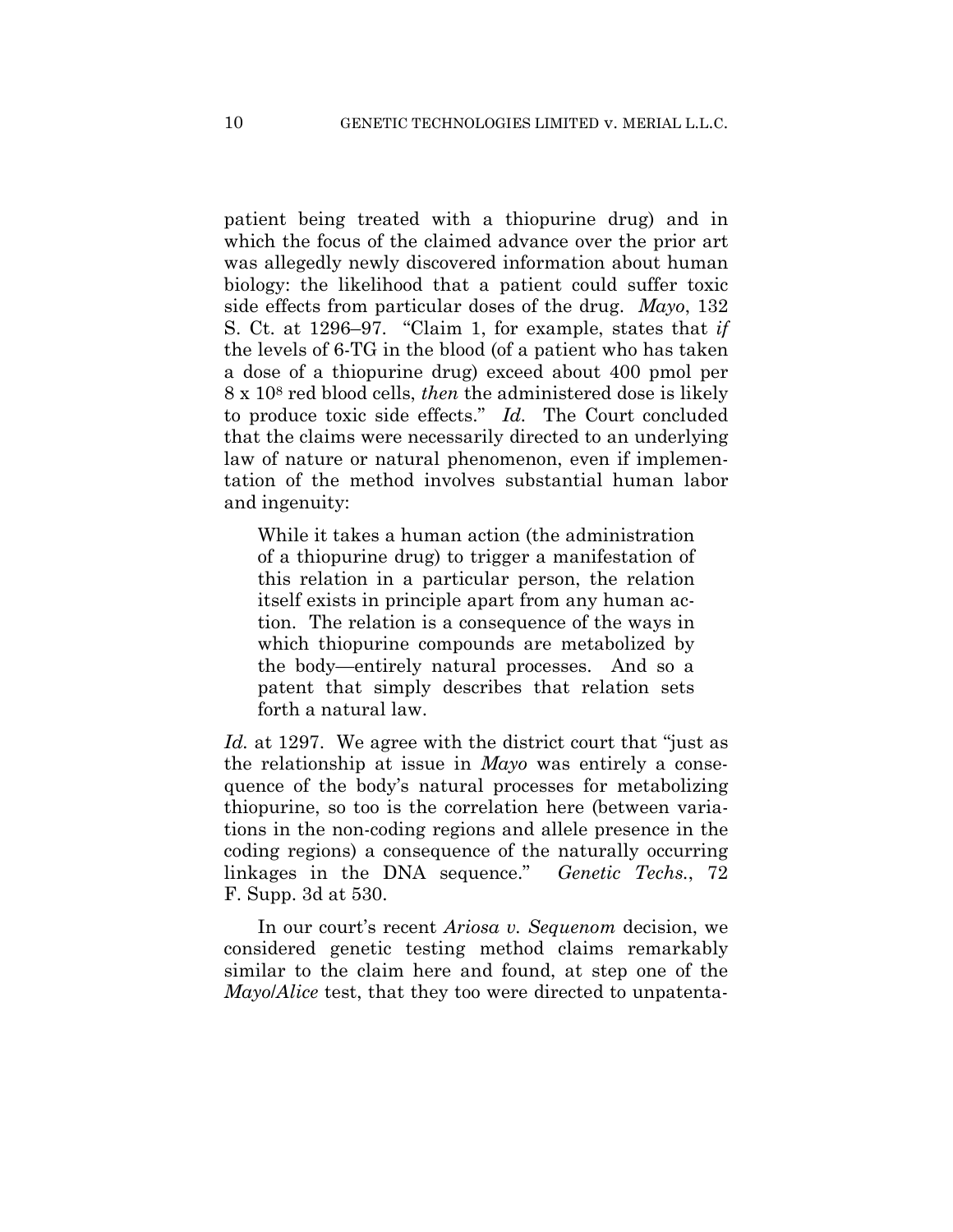ble subject matter. *Ariosa Diagnostics, Inc. v. Sequenom, Inc.*, 788 F.3d 1371, 1373–74, 1376 (Fed. Cir. 2015). The claims in *Ariosa* covered a method of detecting fetal DNA by amplifying and analyzing cell-free fetal DNA ("cffDNA") sampled from a pregnant woman's blood. *Id.* at 1373–74. The court found that "the claims are directed to matter that is naturally occurring" and that the inventors there did not purport to "create[] or alter[] any of the genetic information encoded in the cffDNA." *Id*. at 1376. The focus of the claimed advance over the prior art was allegedly newly discovered information about human biology: paternally inherited cffDNA is to be found in maternal blood (using established detection techniques). So too in the present case: the patent claim focuses on a newly discovered fact about human biology (the linkage of coding and non-coding regions of DNA), involves no creation or alteration of DNA sequences, and does not purport to identify novel detection techniques.

The similarity of claim 1 to the claims evaluated in *Mayo* and *Ariosa* requires the conclusion that claim 1 is directed to a law of nature. The sole function of the "primer pair defining a DNA sequence which is in genetic linkage with [a multi-allelic] genetic locus" is to amplify a sequence of non-coding DNA in linkage disequilibrium with a sequence of coding DNA of interest. '179 patent col. 59 ll. 60–62. "The method comprises amplifying genomic DNA with a primer pair that spans an intron sequence and defines a DNA sequence in genetic linkage with an allele to be detected." *Id.* at col. 4 ll. 37–39. The claim is directed to a natural law—the principle that certain non-coding and coding sequences are in linkage disequilibrium with one another.2 We hold that claim 1 is

1

<sup>2</sup> At various points in its briefs, GTG appears to concede that claim 1 is directed to a law of nature. *See,*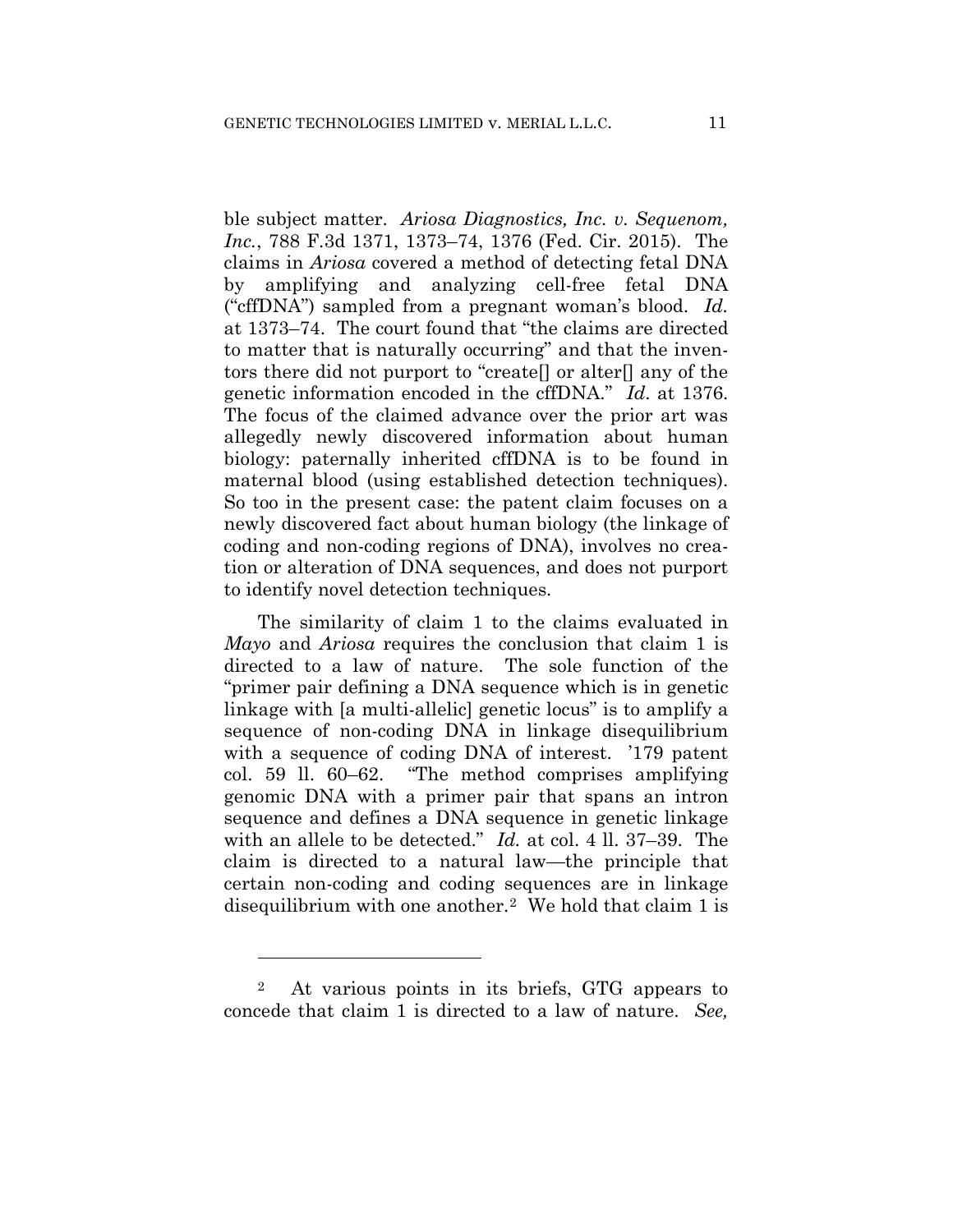directed to unpatentable subject matter at the first step of the *Mayo*/*Alice* test.

## III

We thus proceed to step two of the *Mayo*/*Alice* analysis. At step two, after identifying a claim directed to unpatentable subject matter, "we must examine the elements of the claim to determine whether it contains an inventive concept sufficient to transform the claimed abstract idea [or law of nature] into a patent-eligible application." *Alice*, 134 S. Ct. at 2357 (internal quotation marks omitted) (citing *Mayo*, 132 S. Ct. at 1294, 1298). "The question . . . is whether the claims do significantly more than simply describe [a] natural relation[]." *Mayo*, 132 S. Ct. at 1297. The inventive concept necessary at step two of the *Mayo*/*Alice* analysis cannot be furnished by the unpatentable law of nature (or natural phenomenon or abstract idea) itself. That is, under the *Mayo*/*Alice*  framework, a claim directed to a newly discovered law of nature (or natural phenomenon or abstract idea) cannot rely on the novelty of that discovery for the inventive concept necessary for patent eligibility; instead, the application must provide something inventive, beyond mere "well-understood, routine, conventional activity." *Mayo*, 132 S. Ct. at 1294; *see also Myriad*, 133 S. Ct. at 2117; *Ariosa*, 788 F.3d at 1379. "[S]imply appending

l

*e.g.*, Appellant's Br. at 8 ("The District Court found that the Discovery was a natural phenomenon: 'The correlations between variations in non-coding regions of DNA formerly known as "junk DNA"—and variations in coding regions of DNA—specifically, alleles—are natural phenomena. . . .' [T]his finding is correct . . . ."); *id.* at 17 ("[T]he natural phenomenon underlying Claim 1 is the Discovery [of linkage disequilibrium between coding and non-coding regions  $| \dots$ ").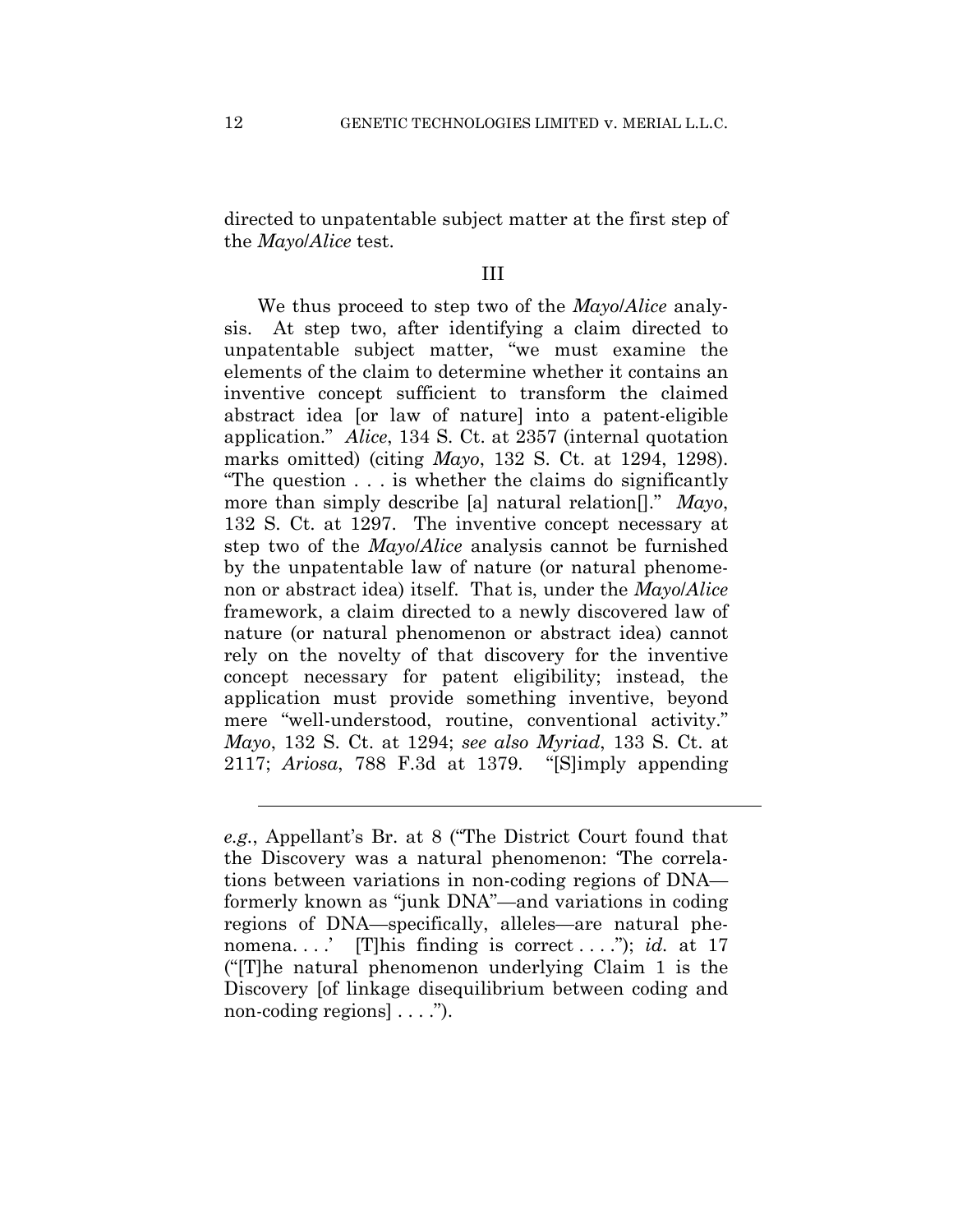conventional steps, specified at a high level of generality, to laws of nature, natural phenomena, and abstract ideas cannot make those laws, phenomena, and ideas patentable." *Mayo*, 132 S. Ct. at 1300. Claims directed to laws of nature are ineligible for patent protection when, "(apart from the natural laws themselves) [they] involve wellunderstood, routine, conventional activity previously engaged in by researchers in the field." *Mayo*, 132 S. Ct. at 1294.

We conclude that the additional elements of claim 1 are insufficient to provide the inventive concept necessary to render the claim patent-eligible.

We look first at the physical steps by which claim 1 implements the natural law of linkage disequilibrium between coding and non-coding regions to determine whether they provide more than "well-understood, routine, conventional activity" already engaged in by those in the field. *Id.* Claim 1 contains two implementation steps, "amplifying genomic DNA with a primer pair" and "analyzing the amplified DNA sequence to detect the allele." '179 patent col. 59 ll. 57–67.

The first claimed step of "amplifying" genomic DNA with a primer pair was indisputably well known, routine, and conventional in the field of molecular biology as of 1989, when the first precursor application to the '179 patent was filed. GTG concedes that "[t]he general laboratory technique of primer pair amplification of DNA, admittedly, was known as of the Filing Date." Appellant's Br. at 4. The '179 patent repeatedly characterizes primer pair amplification as prior art. "The method is commonly referred to as the polymerase chain reaction sequence amplification method or PCR." '179 patent col. 2 ll. 53– 55; *see also id.* at col. 3 ll. 5–8 and ll. 39–45 (listing specific primer pair amplification techniques known in the art);

A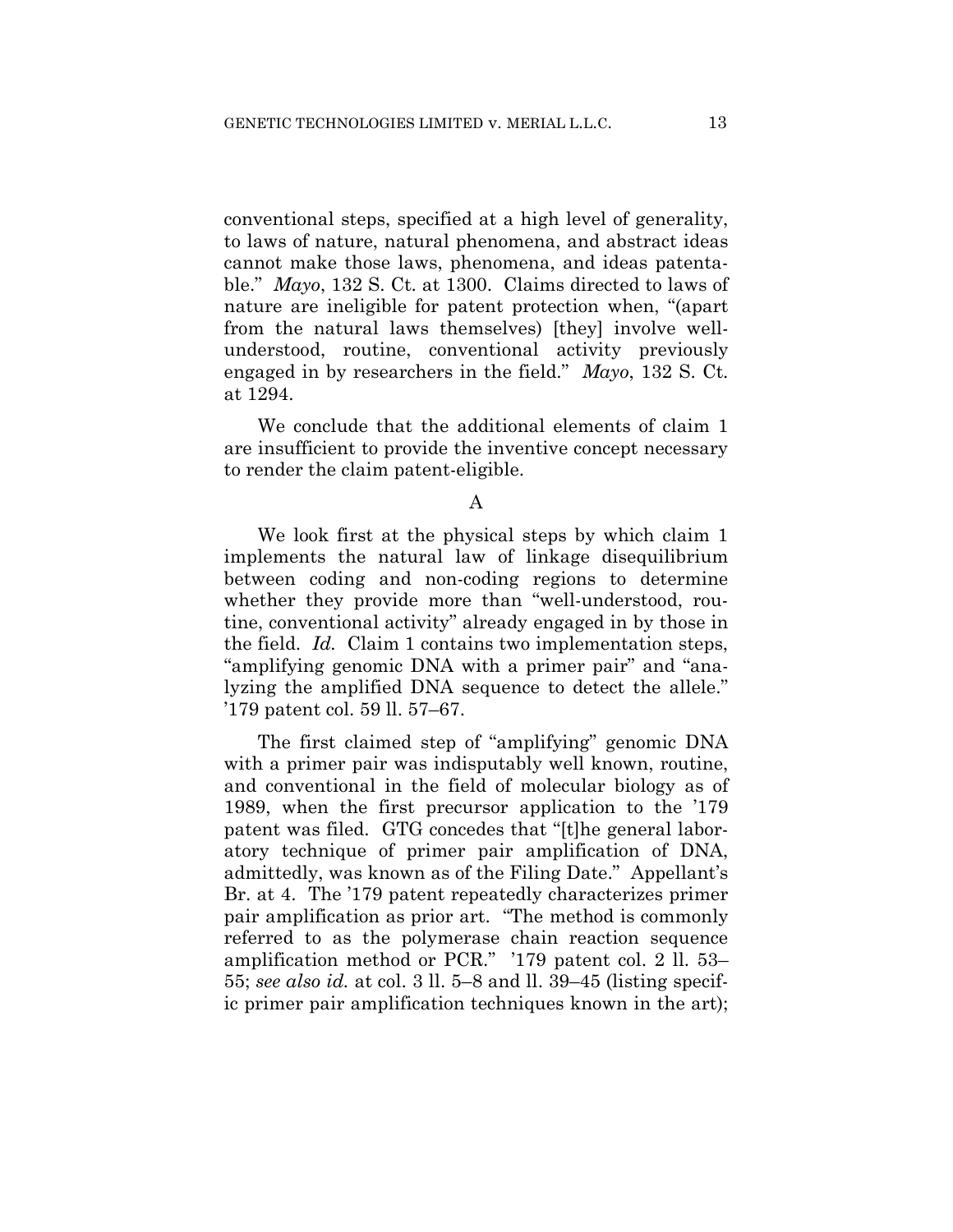col. 12 ll. 47–64 (same). To overcome an examiner's claim rejection for lack of enablement under 35 U.S.C. § 112, GTG expressly argued during prosecution of the '179 patent that "amplification... [was a] technique[] . . . readily practiced by those in skill at the time the application was filed." '179 Patent Prosecution History, Applicant's Amendment and Remarks of Jan. 14, 1993, at 7–8.

The second physical implementation step, "analyzing" amplified DNA to provide a user with information about the amplified DNA, including its sequence, was also clearly well known, routine, and conventional at the time the '179 patent was filed. GTG concedes that "[t]echniques to analyze amplified DNA were . . . admittedly known." Appellant's Br. at 4. Moreover, the Background section of the '179 patent acknowledges as prior art the claimed two-step combination of amplification of DNA and subsequent analysis of its sequence. "A number of techniques have been employed to detect allelic variants of genetic loci including analysis of restriction fragment length polymorphic (RFLP) patterns, use of oligonucleotide probes, and DNA amplification methods." '179 patent col. 1 ll. 50–53; *see also* col. 10 ll. 6–34 (discussing methods of analyzing amplified DNA, including "sequencing the amplified DNA sequence"). GTG granted during prosecution of the '179 patent that it did not invent any new physical techniques. "Applicant has not invented a new way to analyze genetic loci. Rather Applicant has found that when prior art techniques are applied to the non-coding sequences, the result can be more informative than analysis of the coding regions." '179 Patent Prosecution History, Applicant's Amendment and Remarks of Jan. 14, 1993, at 6.

Thus the physical steps of DNA amplification and analysis of the amplified DNA to provide a user with the sequence of the non-coding region do not, individually or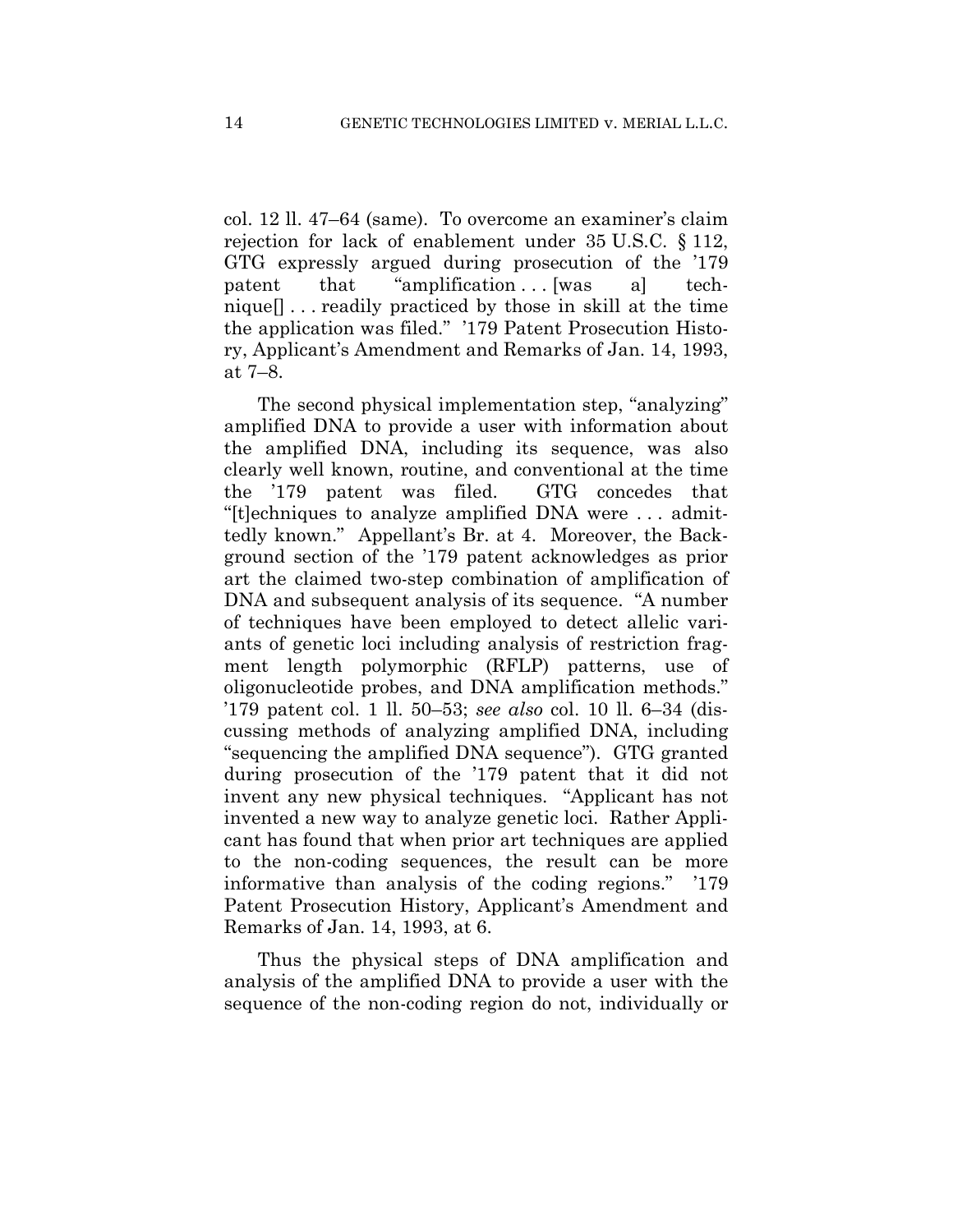in combination, provide sufficient inventive concept to render claim 1 patent eligible.3 In this regard, claim 1 of the '179 patent is directly comparable to the claims invalidated in *Ariosa*. *Ariosa*, 788 F.3d at 1377 ("Using methods like PCR to amplify and detect cffDNA was wellunderstood, routine, and conventional activity in 1997.").

B

GTG argues that claim 1 provides more: once the noncoding DNA has been amplified and sequenced, an instruction to users to "analyz[e] the amplified DNA sequence *to detect the [coding region] allele*." '179 patent col. 59 ll. 66–67 (emphasis added). "[T]he analysis limitation of Claim 1 requires that analysis to be performed upon the amplified, i.e., man-made, non-coding DNA to detect the coding region allele. [This and other] limitations do not recite the Discovery [of linkage disequilibrium between coding and non-coding regions] or the Observation [of using a non-coding polymorphism to learn about a coding region allele] . . . ." Appellant's Reply Br. at 15. GTG argues that, at the time the '179 patent was

1

<sup>3</sup> We are not persuaded by GTG's arguments that claim 1 is inventive because it involves analysis of *manmade* amplified DNA. While the man-made amplified non-coding DNA may have an "altered methylation status," Appellant's Br. at 22, its sequence is identical to that of naturally occurring DNA, unlike the cDNA held to be patent-eligible in *Myriad*, 133 S. Ct. at 2119. As with the claims to genomic DNA invalidated in *Myriad*, claim 1 "is concerned primarily with the information contained in the genetic *sequence*, not with the specific chemical composition of a particular molecule," and any minor chemical differences are irrelevant. *Id.* at 2118; *see also In re Roslin Inst. (Edinburgh)*, 750 F.3d 1333, 1337 (Fed. Cir. 2014).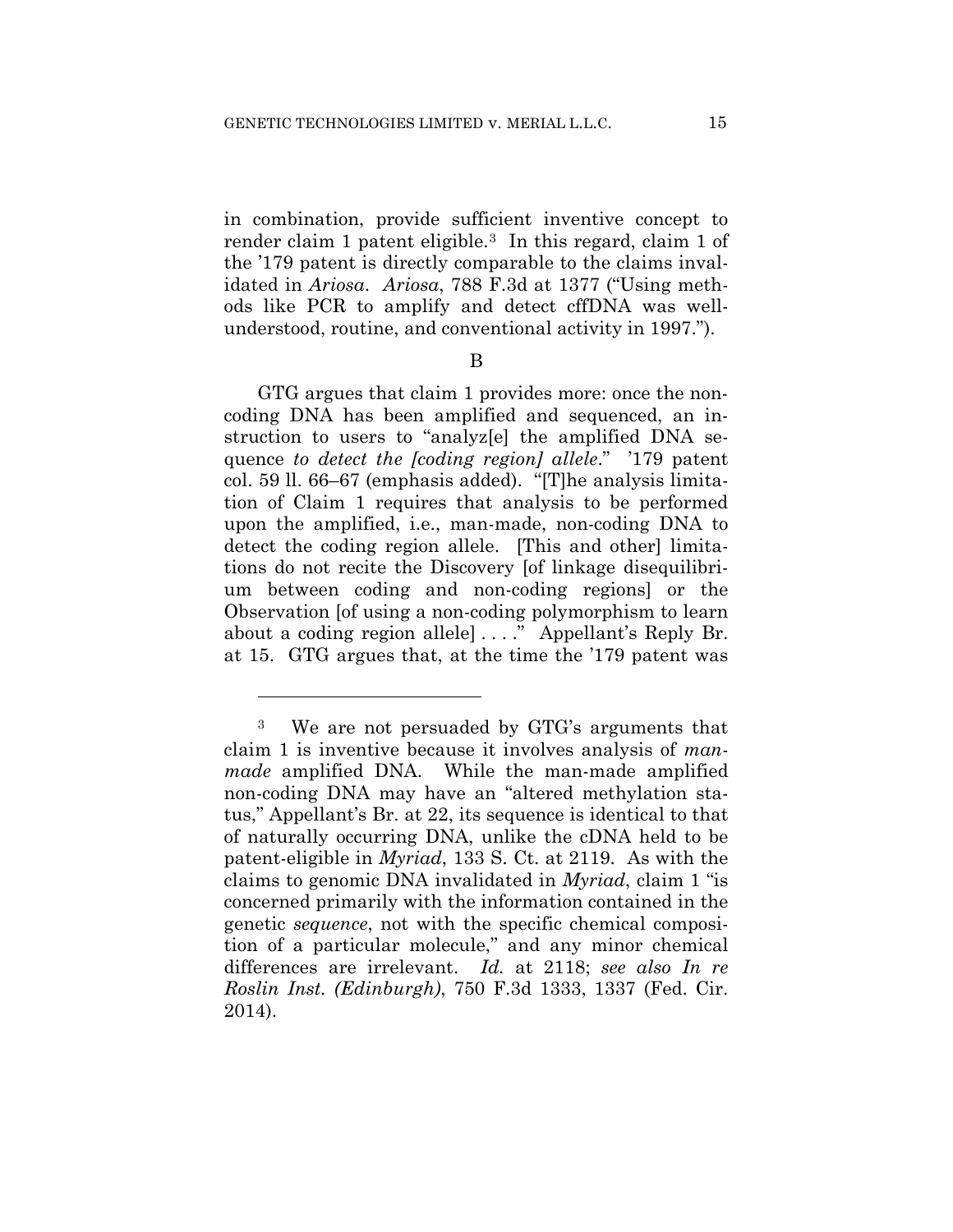filed, "no one had before analyzed man-made non-coding DNA in order to detect a coding region allele," and that this additional feature, at least, provides sufficient inventive concept to pass step two of the *Mayo*/*Alice* test. Appellant's Br. at 4.

We disagree. The term "to detect the allele" (in the sense of examining the non-coding region to detect an allele in the coding region) is a mental process step, one that provides claim 1 with a purpose but does not create the requisite inventive concept, because it merely sets forth a routine comparison that can be performed by the human mind. As we held in *Cybersource*, "[m]ethods which can be performed entirely in the human mind are unpatentable not because there is anything wrong with claiming mental method steps as part of a process containing non-mental steps, but rather because computational methods which can be performed *entirely* in the human mind are the types of methods that embody the 'basic tools of scientific and technological work' that are free to all men and reserved exclusively to none." *Cyber-Source Corp. v. Retail Decisions, Inc.*, 654 F.3d 1366, 1373 (Fed. Cir. 2011) (citing *Benson*, 409 U.S. at 67); *see also Diamond v. Diehr*, 450 U.S. 175, 187 (1981); *SmartGene, Inc. v. Advanced Biological Labs., SA*, 555 F. App'x 950, 955 (Fed. Cir. 2014).

*Mayo* itself considered and rejected diagnostic and therapeutic method claims that combined routine and conventional physical implementation of a law of nature with a simple mental process step. An exemplary claim evaluated in *Mayo* recited "[a] method of optimizing therapeutic efficacy for treatment of [a] gastrointestinal disorder, comprising: (a) administering a [thiopurine] drug . . . and (b) determining the level of [a metabolite] . . . wherein" a certain low metabolite level indicated a need to increase drug dosage and a certain high metabolite level indicated a need to decrease drug dosage. *Mayo*,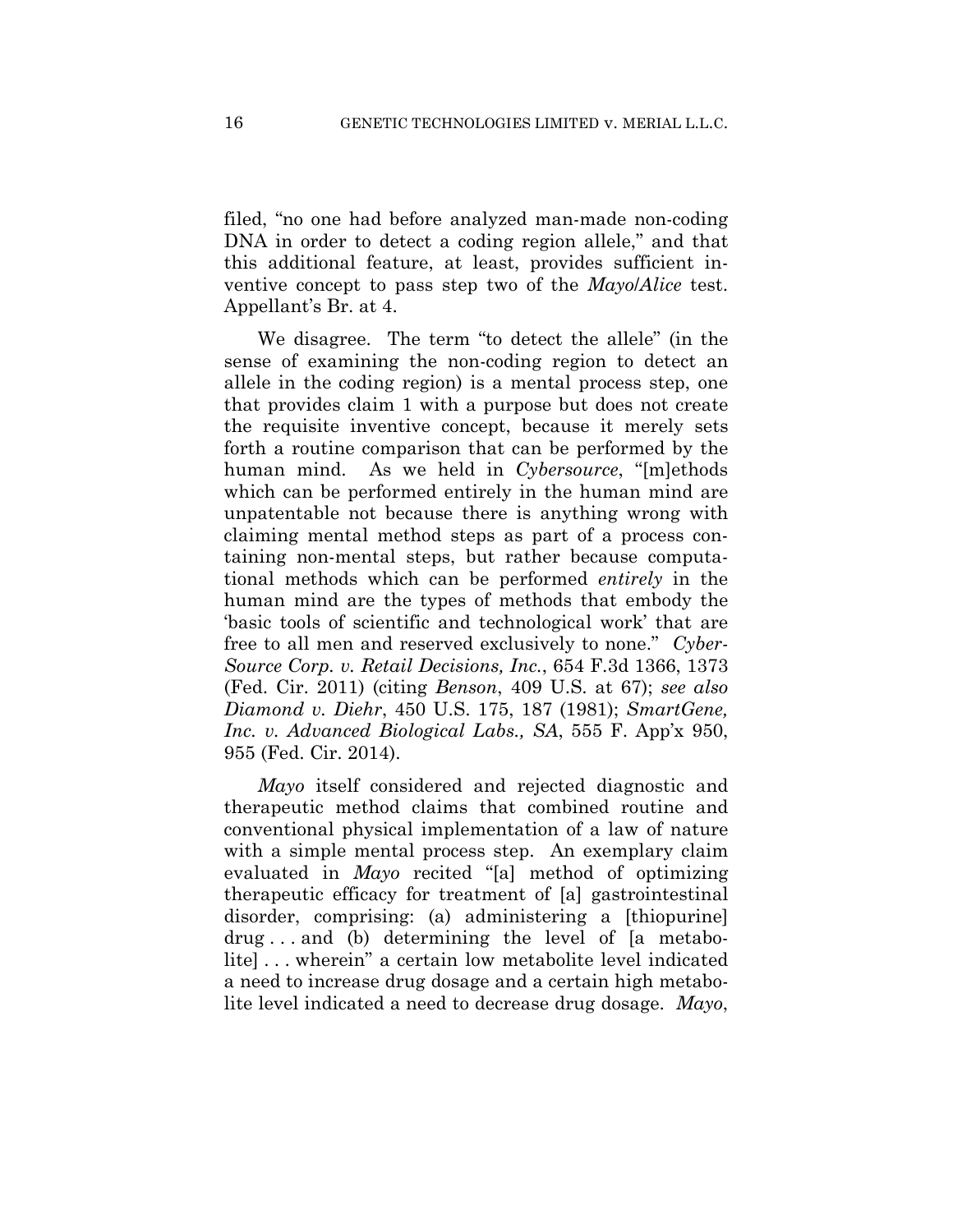132 S. Ct. at 1295. *Mayo* held that the "'wherein' clauses simply tell a doctor about the relevant natural laws, at most adding a suggestion that he should take those laws into account when treating his patient." *Id.* at 1297. That is, "these clauses tell the relevant audience about the laws while trusting them to use those laws appropriately where they are relevant to their decisionmaking (rather like Einstein telling linear accelerator operators about his basic law and then trusting them to use it where relevant)." *Id.*

Here, the phrase "to detect the allele" in claim 1 of the '179 patent also merely informs the relevant audience e.g., doctors or others seeking to make a genetic diagnosis—to apply a law of nature for a purpose—detecting a polymorphism within a coding region of an allele of interest. The limitation "to detect the allele" merely asks the user to compare the non-coding sequence he has amplified and analyzed with a library of non-coding sequences known to be in linkage disequilibrium with certain coding region alleles. This instruction to undertake a simple comparison step does not represent an unconventional, inventive application sufficient to make the claim patenteligible. "[T]o transform an unpatentable law of nature into a patent-eligible *application* of such a law, one must do more than simply state the law of nature while adding the words 'apply it.'" *Mayo*, 132 S. Ct. at 1294 (citing *Benson*, 409 U.S. at 71–72).

*Ariosa* is again relevant. The claims challenged and invalidated in *Ariosa* included claims 21 and 25 of U.S. Patent No. 6,258,540, methods of "performing a prenatal diagnosis." *Ariosa*, 788 F.3d at 1374. To various routine and conventional steps of physical implementation (amplifying DNA in a blood sample and then performing analysis of that DNA to detect DNA of a particular origin), these claims also added a mental process step (performing a prenatal diagnosis based on the DNA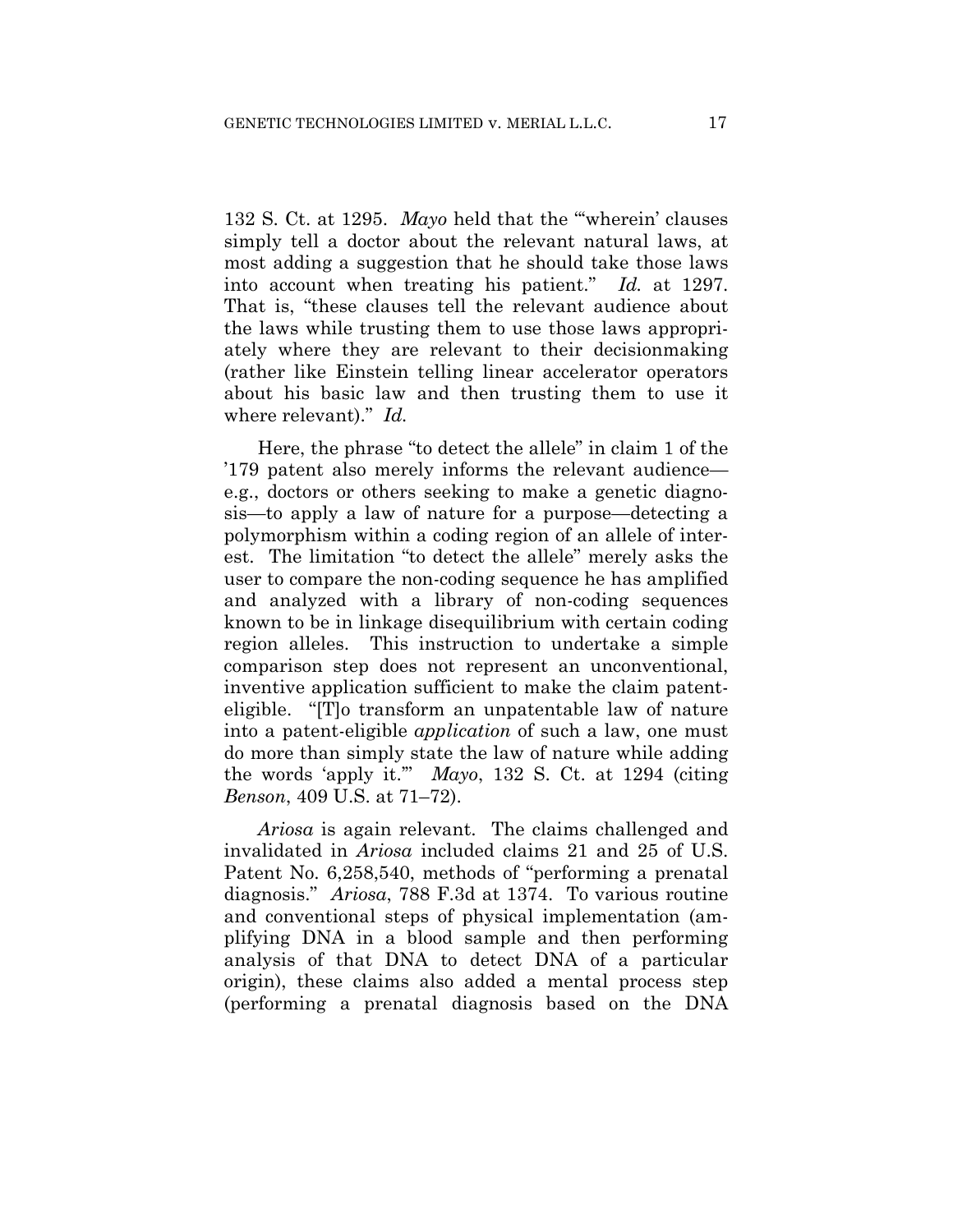detected). The mental process of "performing a prenatal diagnosis" based on the DNA detected is directly comparable to claim 1's mental process of detecting the allele. The addition of this mental process step to the routine and conventional physical activity of amplification and analysis of DNA did not distinguish claims 21 and 25, which were invalidated with the other claims of the '540 patent. *Ariosa*, 788 F.3d at 1378.

Our decision in *In re BRCA1- & BRCA2-Based Hereditary Cancer Test*, 774 F.3d 755 (Fed. Cir. 2014), is also instructive. Claim 8 of U.S. Patent No. 5,753,441 evaluated in that case recited a method of screening for alterations of the BRCA1 gene that included the steps of "amplifying all or part of a BRCA1 gene from [a] sample using a set of primers to produce amplified nucleic acids and sequencing the amplified nucleic acids" and "comparing" the sequence with wild-type BRCA1. *Id.* at 761–62. We held that claim to be invalid because it was directed to an abstract idea and did not add enough to distinguish it from a claim to the abstract idea. *Id.* at 762–65. An aspect of our analysis there supports our analysis of the law-of-nature issue here. We noted that "[t]he nonpatent-ineligible elements of claim[] . . . 8 do not add 'enough' to make the claim[] as a whole patenteligible. . . . The [physical implementation steps] of claim[] . . . 8 do nothing more than spell out what practitioners already knew—how to compare gene sequences using routine, ordinary techniques." *Id.* at 764. Claim 8, which combined conventional physical implementation of a law of genetics with a simple mental process step of "comparing," was held to be patent-ineligible. *Id.* at 765.

To be sure, it seems to be true, as GTG alleges, that at the time the '179 patent was filed, no one was "using the non-coding sequence as a surrogate marker for the coding region allele." Appellant's Reply Br. at 7. Claim 1 was found by the patent examiner to be novel over the prior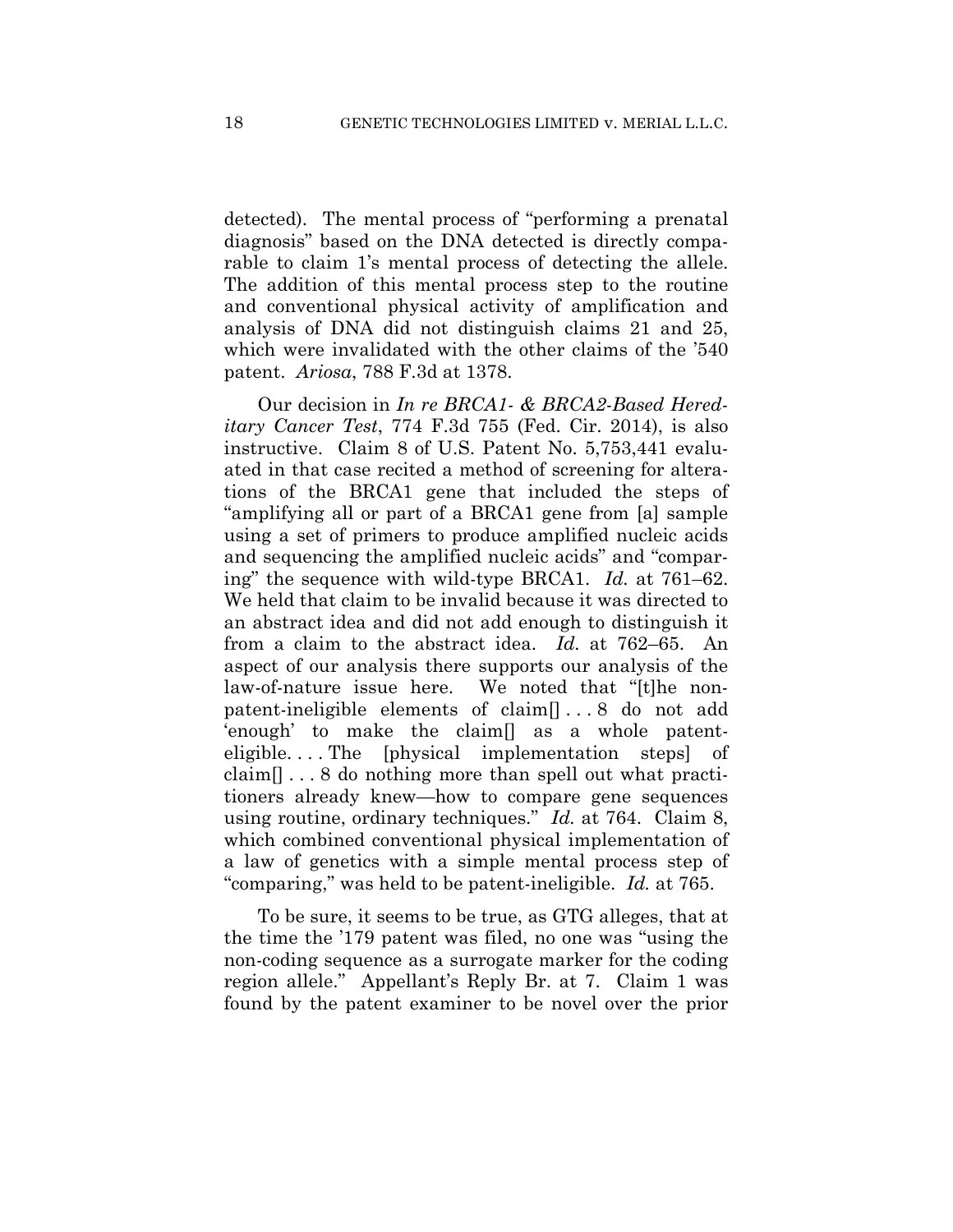art and survived multiple rounds of reexamination. But the novelty of looking to non-coding DNA to detect a coding region allele of interest resides in the novelty of the newly discovered natural law of linkage disequilibrium between coding and non-coding regions and adds little more than a restatement of the natural law itself. We thus hold that the simple mental process step of "detect[ing] the allele" in claim 1, either alone or in combination with the physical steps described above, does not supply sufficient inventive concept to make the claim patent-eligible under § 101.

As a final matter, we note that GTG's attempts to distinguish this case on the ground that the method of claim 1 is useful have no basis in case law or in logic. Claim 1 stands rejected under § 101 as ineligible for claiming unpatentable subject matter, not for lack of utility. The method claims of *Mayo* and *Ariosa* were apparently also useful, and also invalid. *Mayo*, 132 S. Ct. at 1294 ("[This case] concerns patent claims covering processes that help doctors who use thiopurine drugs to treat patients with autoimmune diseases determine whether a given dosage level is too low or too high."); *Ariosa*, 788 F.3d at 1380 ("We do not disagree that detecting cffDNA in maternal plasma or serum that before was discarded as waste material is a positive and valuable contribution to science. But even such valuable contributions can fall short of statutory patentable subject matter, as it does here.") Utility is not the test for patent-eligible subject matter. *See Bilski*, 561 U.S. at 659 (Breyer, J., concurring).

#### **CONCLUSION**

For the foregoing reasons, we hold that claim 1 of the '179 is invalid under 35 U.S.C. § 101 as directed to patentineligible subject matter. We therefore affirm the district court's grant of appellees' motions to dismiss under Rule 12(b)(6).